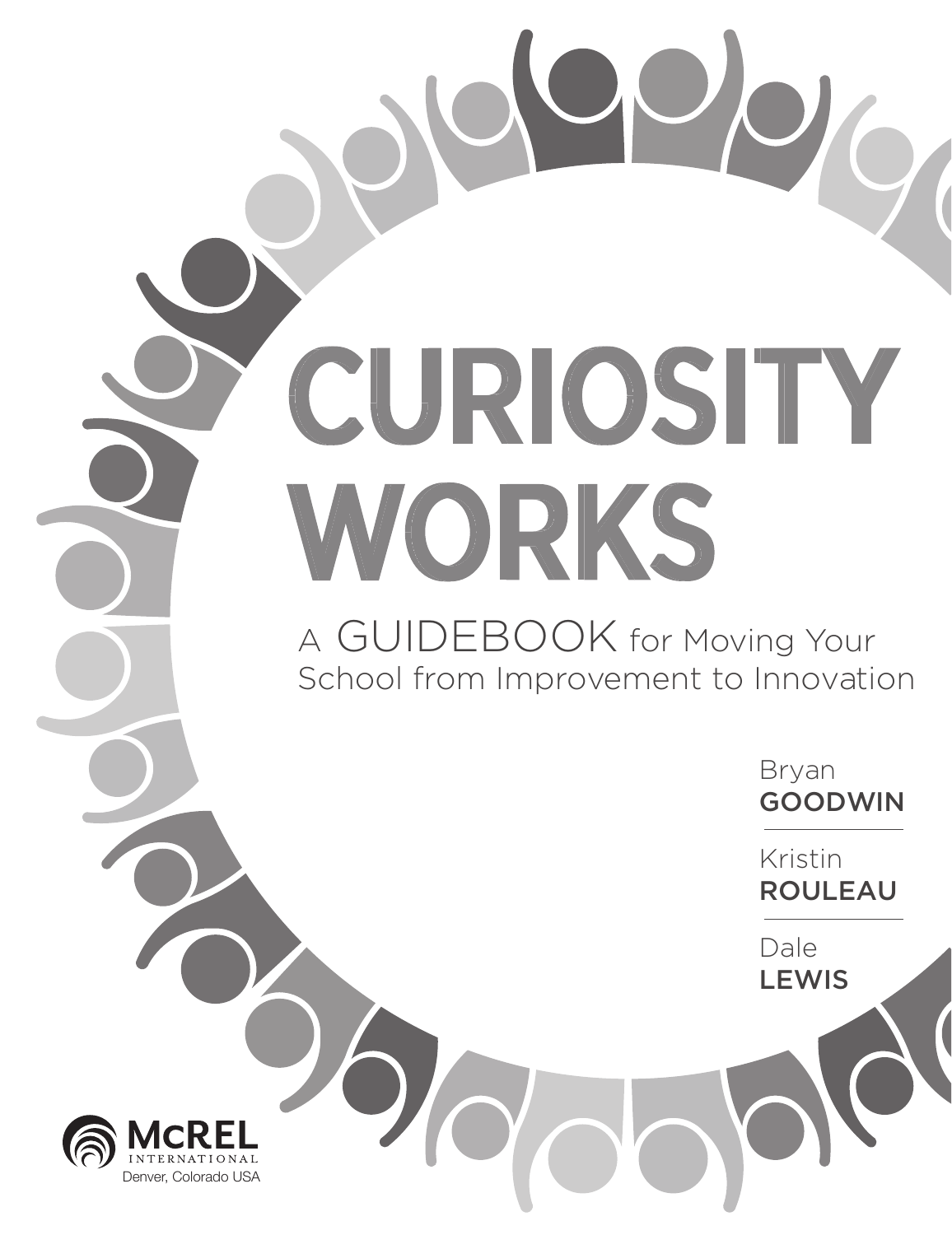

McREL International

4601 DTC Boulevard, Suite 500

Denver, CO 80237 USA

Phone: 303.337.0990 ● Fax: 303.337.3005

Website: www.mcrel.org ● Email: info@mcrel.org

Copyright © 2018 by McREL International. All rights reserved. This book and its contents are intended for individual use by the purchaser. You may make copies of the Tools and ToolTracker for personal or school-team use only. Except for that usage, no part of this publication may be reproduced or transmitted in any form or by any means without the prior written permission of the publisher.

#### About McREL

McREL International helps educators flourish by turning research into solutions that transform teaching, learning, and leading.

McREL is a nonprofit, nonpartisan education research and development organization that since 1966 has turned knowledge about what works in education into practical, effective guidance and training for teachers and education leaders across the U.S. and around the world.

All referenced trademarks are the property of the respective owners. All internet links mentioned in this book are correct as of the initial publication date.

Printed in the United States of America.

To order, visit store.mcrel.org.

ISBN: 978-0-9993549-3-3

Library of Congress Control Number: 2018936168

Goodwin, B., Rouleau, K., & Lewis, D. (2018). *Curiosity works: A guidebook for moving your school from improvement to innovation*. Denver, CO: McREL International.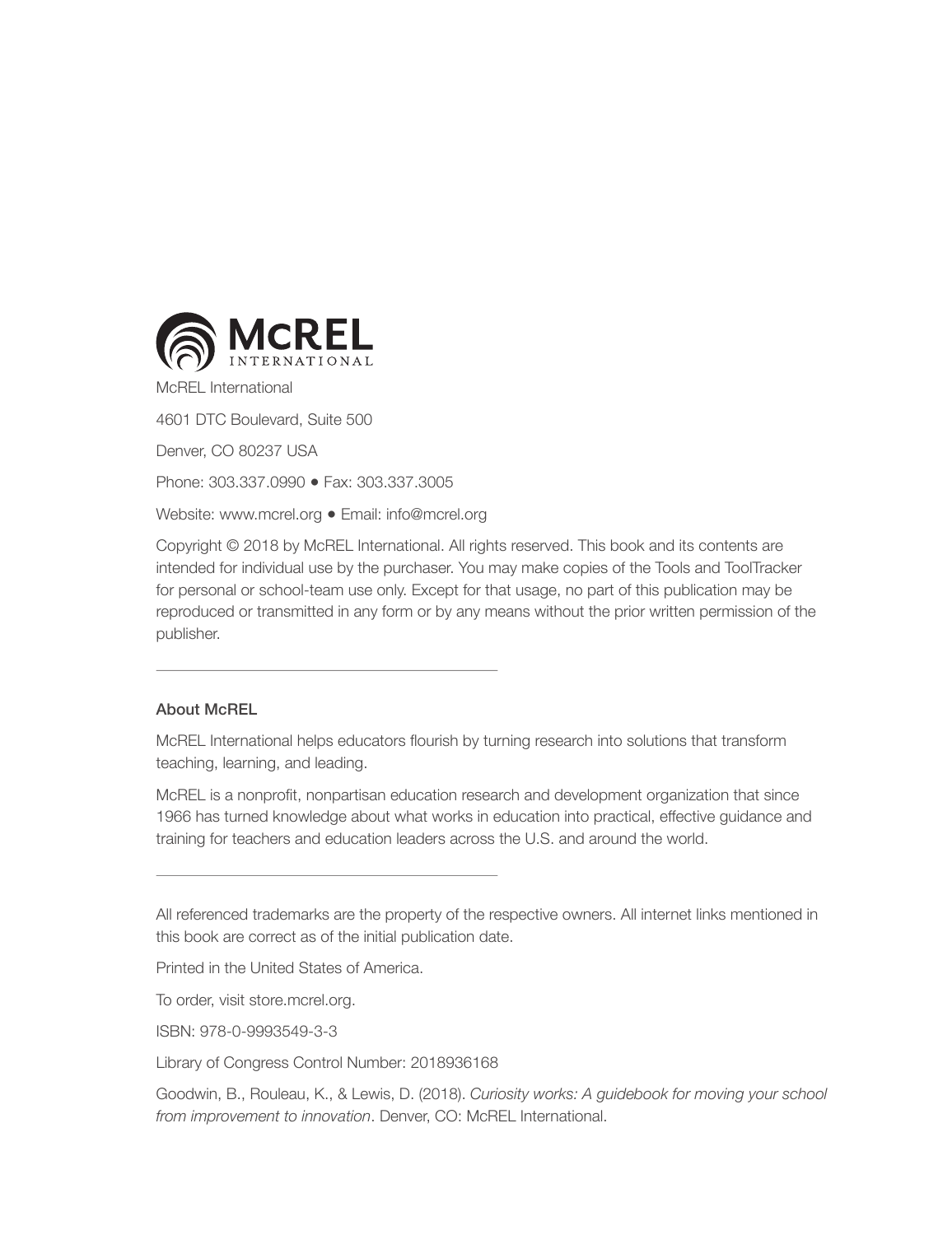## CURIOSITY WORKS

A GUIDEBOOK for Moving Your School from Improvement to Innovation

| Phase 4: Support Professional Learning and Collaboration59 |
|------------------------------------------------------------|
|                                                            |
|                                                            |
|                                                            |
|                                                            |
|                                                            |
|                                                            |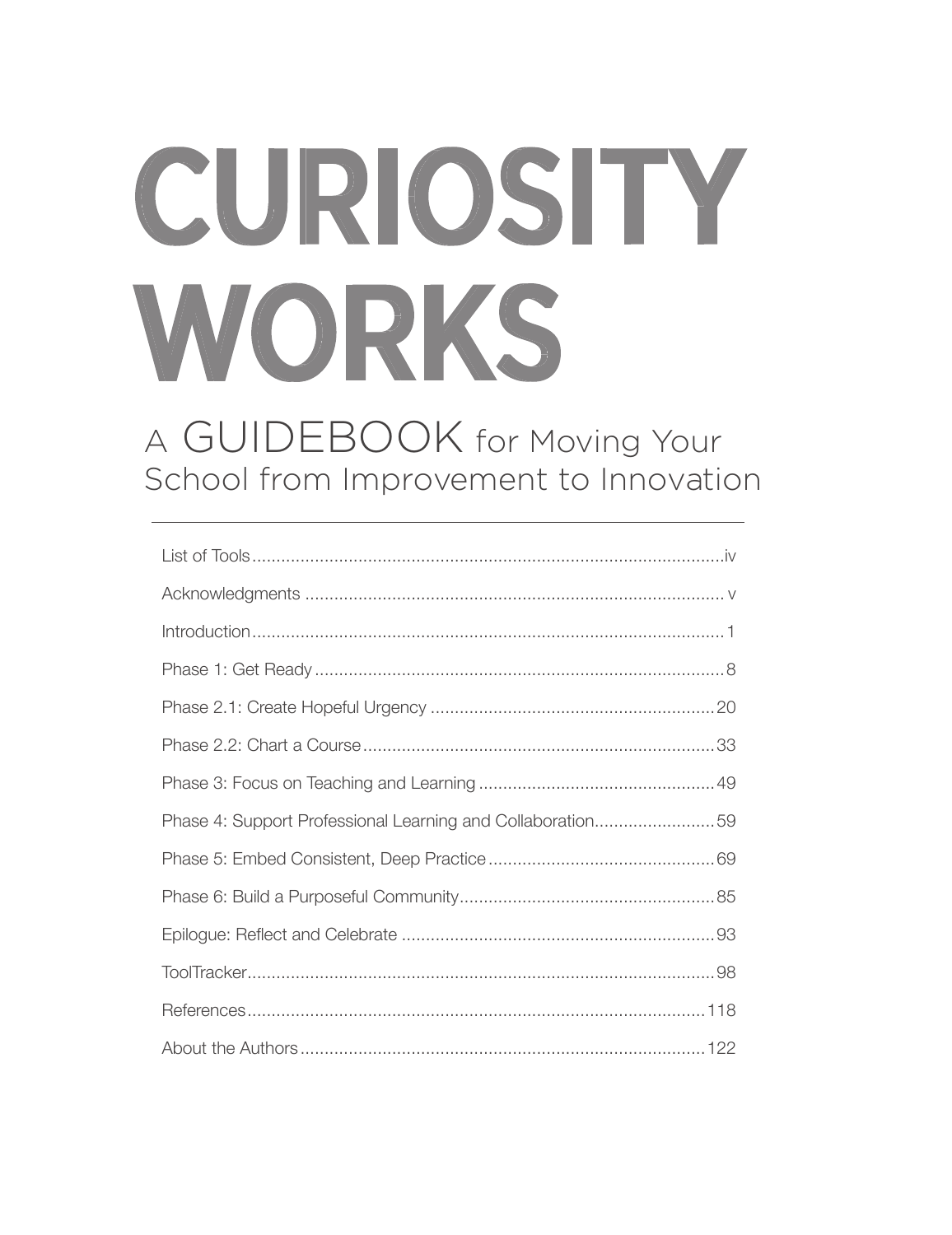## List of Tools<sup>2</sup>

| Tool #7: What Matters Most improvement and innovation pathways 39 |  |
|-------------------------------------------------------------------|--|
|                                                                   |  |
|                                                                   |  |
|                                                                   |  |
|                                                                   |  |
|                                                                   |  |
|                                                                   |  |
|                                                                   |  |
|                                                                   |  |
|                                                                   |  |
|                                                                   |  |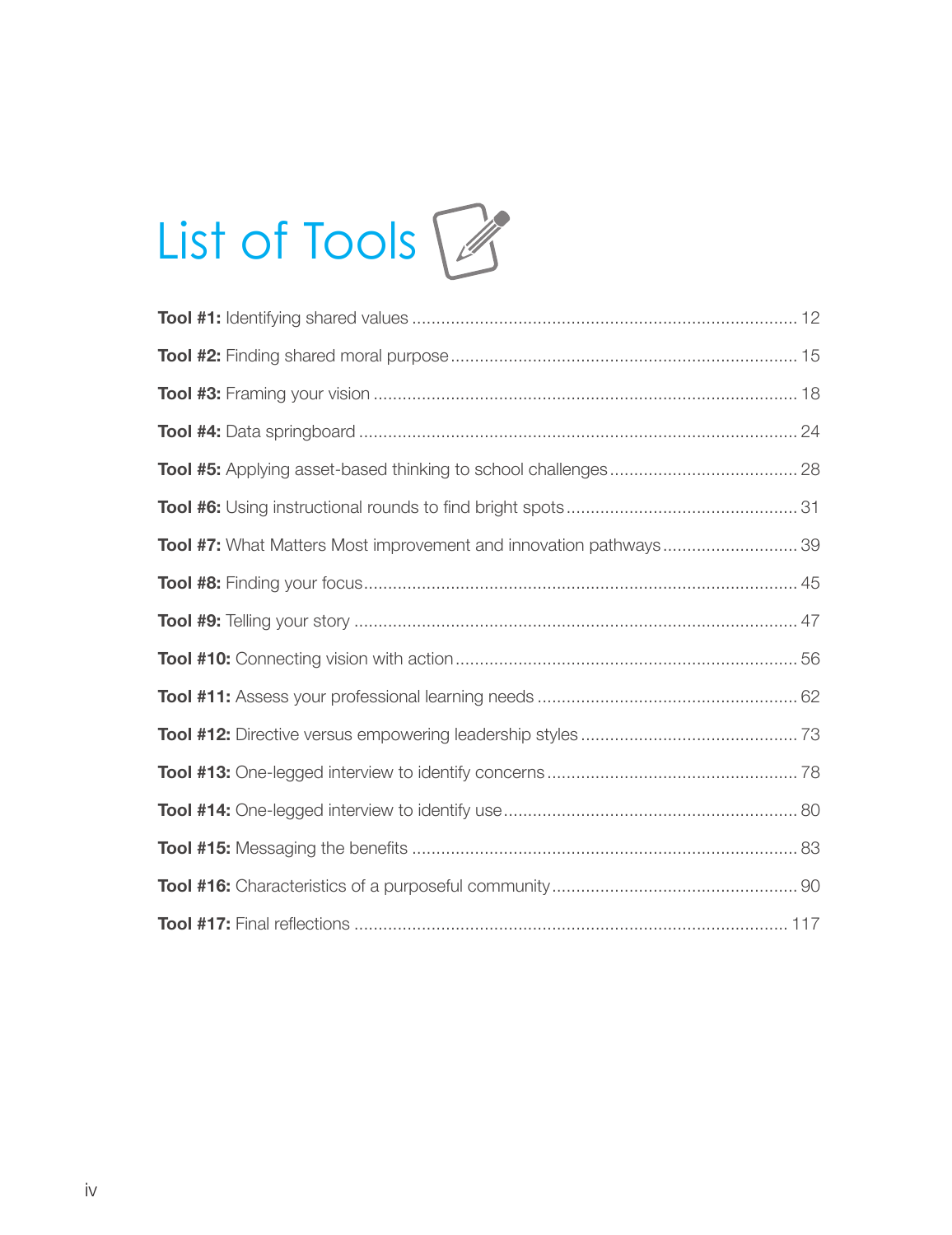## Acknowledgments

The authors gratefully acknowledge Debbie Backus, Sally Chapman, and BJ Worthington for their thoughtful input on the manuscript; Tonia Gibson and Laura Stelling for their innovative work on the school improvement pathways; Ron Miletta, Lisa Maxfield, and Marcellus Lewis for their review and feedback; and the McREL publication team of Roger Fiedler, Judy Counley, Eric Hübler, and Christine H. Schmidt for editing and design.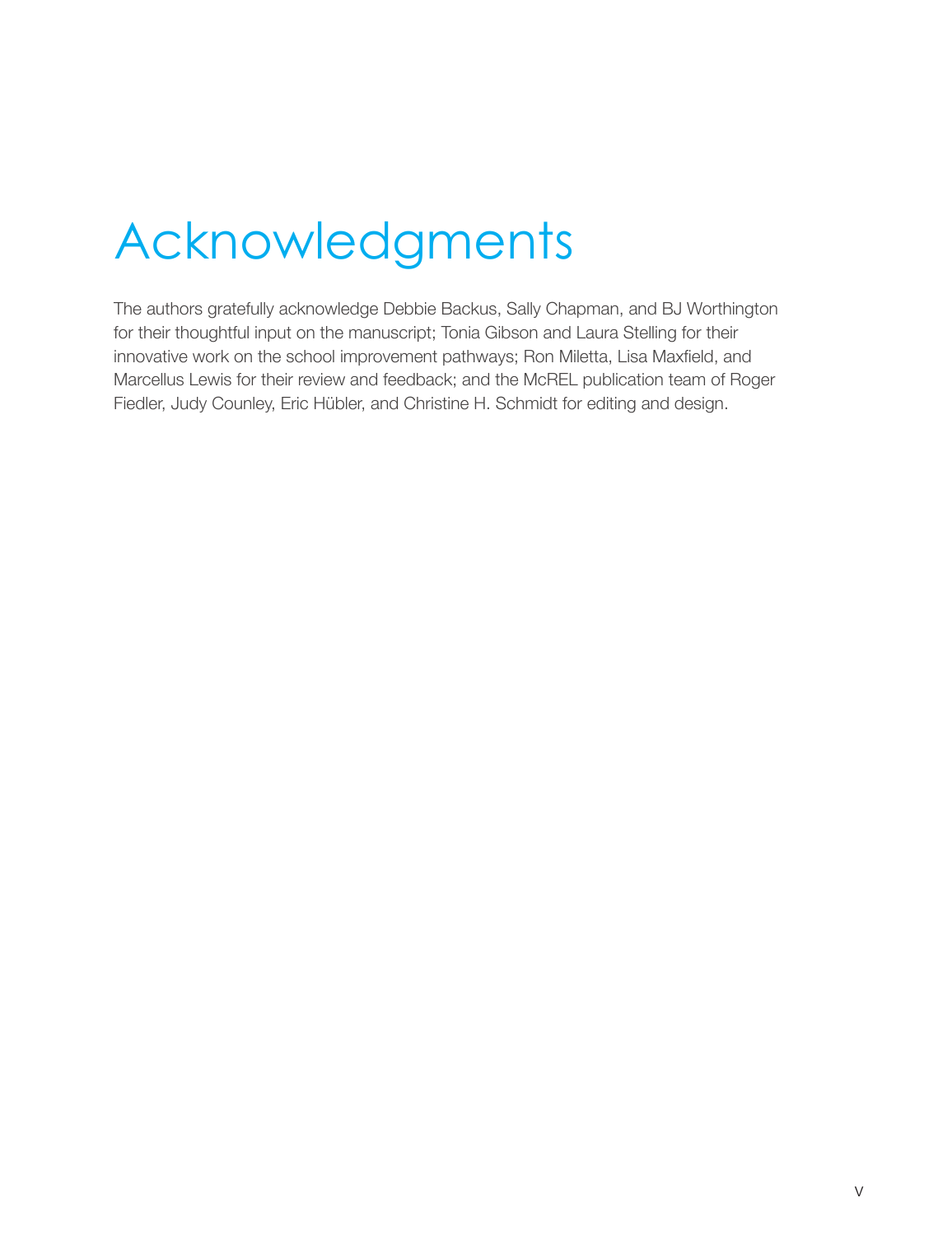## **Introduction**

What if all our students came to school eager to learn, self-motivated, and passionate about what they were learning? What if they were, in a word, *curious*?

Wouldn't everything be easier . . . and more joyful?

Student curiosity is a powerful driver of both student success and engagement. It also predicts better relationships, life fulfillment, and job performance (Kashdan & Roberts, 2004; Kashdan & Steger, 2007; Reio & Wiswell, 2000).

So, what would it take for us to create learning environments that unleash student curiosity?

We could begin by unleashing *educators'* professional curiosity, encouraging them to ask questions, build on best practices, and develop *next* practices that create more engaging learning experiences for students. We'd also tap into a yearning most of us feel as professionals: the need to not just survive, but *thrive* in what we do—continuously improving, learning and growing every day, and sharing those learning experiences with other educators in small, learning-focused groups.

That's the assumption at the heart of this guidebook: that the most powerful changes we can make in our schools must come from the *inside out,* from the natural curiosity and intrinsic motivation that everyone shares to experience the joy of learning, discovery, and improvement.

If you're seeking a simple fix for your school or a "silver bullet" to transform your school overnight, you won't find it here (or anywhere for that matter).

What you'll find here, instead, is a way to move *your* school forward, whether it's struggling, cruising, or excelling. Yes, this guidebook will help you find some "quick wins" for achieving short-term gains, but more important, it will help you chart a course to *innovation*: putting the right elements in place to design and build a school where teachers operate as true professionals, developing *precision without prescription*—improving practices not with scripted, one-size-fits-all programs, but rather by supporting teachers in becoming experts who can diagnose and solve student learning challenges and create personalized learning environments that challenge students and allow curiosity to flourish.

#### The Approach

Over the past 20 years, school improvement and reform efforts have increasingly been driven by top-down, high-stakes accountability systems that are designed to motivate performance by rewarding and penalizing schools based largely on students' performance on standardized achievement tests.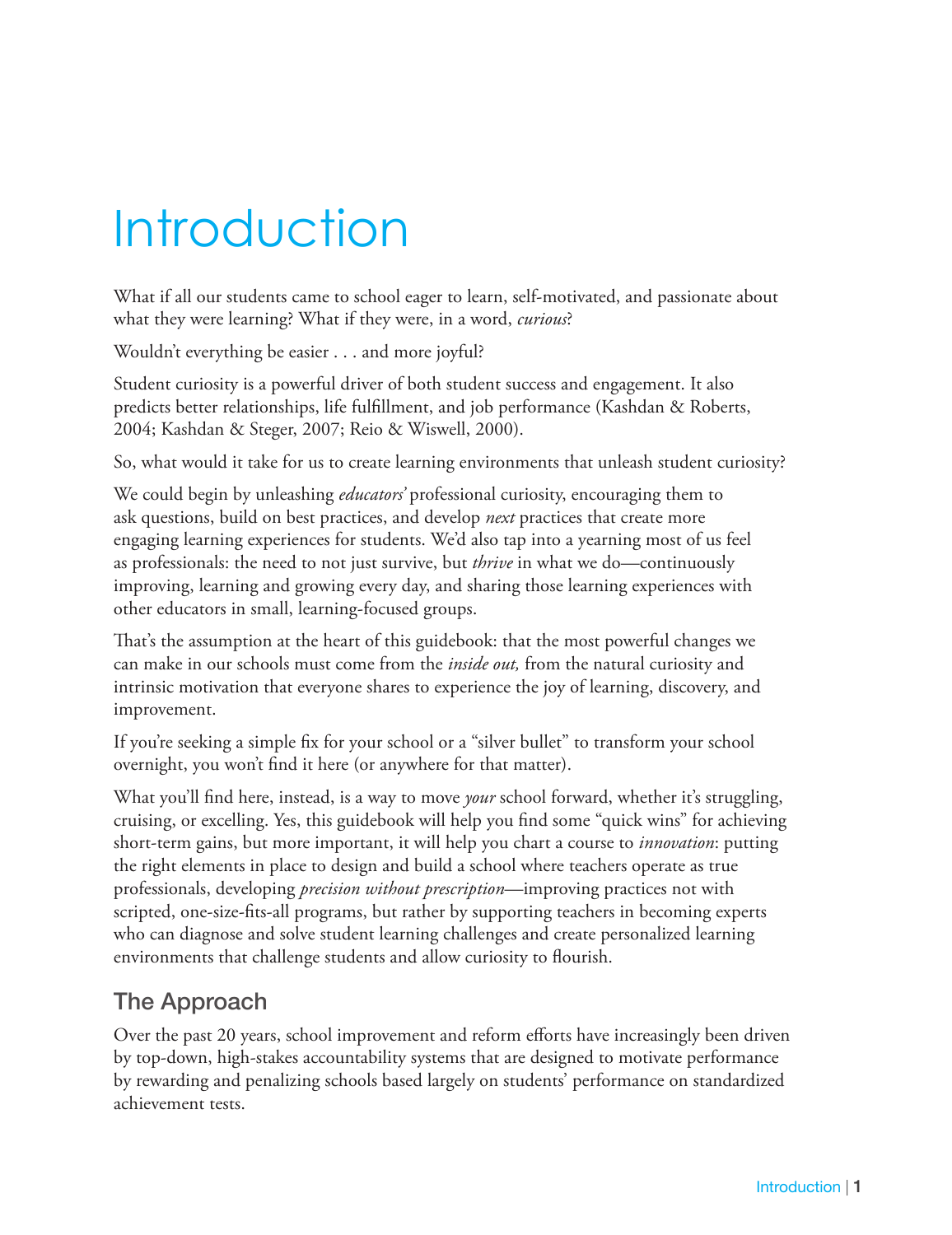In places, this approach has lifted the overall achievement of students and narrowed the gaps in performance among various student sub-groups (Reardon, Robinson-Cimpian, & Weathers, 2014) and appears to have improved graduation rates (Kamenetz & Turner, 2016). Yet despite some positive outcomes, in state after state and district after district, top-down approaches to improving schools and districts have experienced a plateau effect, producing diminishing returns (Goodwin, Cameron, & Hein, 2015).

What is needed now, at least in schools experiencing these plateaus, is a paradigm shift in our thinking and approach to improvement, one that pivots toward expertise and innovation and emphasizes internally driven accountability and curiosity.

We've seen the power of taking inside-out approaches to improvement while working with schools and school systems from around the nation and the world—including small rural schools in South Dakota, mid-sized districts in Nebraska and Tennessee, rapidly improving systems in the Pacific, and a large urban system in Australia that faced similar challenges, societal changes, and student needs as those in the United States. In the large, diverse Northern Metropolitan Region of Melbourne, with 70,000-plus students, McREL's Curiosity Works™ approach to school improvement and innovation has been generating gains in student learning, engagement, and teacher practice by stimulating curiosity and supporting collaborative inquiry.

This guidebook describes how you, too, can promote curiosity and a culture of collaboration for teaching, learning, and leading to re-energize your school.

#### The Knowledge Base

The Curiosity Works approach is built on a solid foundation of research and best practice, including McREL's research over the past two decades on effective school systems, schools, leadership, and instruction, as reported in such books as:

- *• School Leadership That Works: From Research to Results* (2001)
- *• District Leadership That Works: Striking the Right Balance* (2009)
- *• Simply Better: Doing What Matters Most to Change the Odds for Student Success* (2011)
- *• Classroom Instruction That Works: Research-Based Strategies for Increasing Student Achievement*, 2nd ed. (2012)
- *• The 12 Touchstones of Good Teaching: A Checklist for Staying Focused Every Day* (2013)
- *• Balanced Leadership for Powerful Learning: Tools for Achieving Success in Your School*  (2015)

On a more practical level, it's also built on what we have learned from our work nationally and internationally to engage school communities in a rigorous process of improvement and innovation at the classroom, leadership, and system levels. In Melbourne, for example, focusing on curiosity and inside-out approaches to change raised both the floor and the ceiling for students in a large system with a history of chronic low performance (Hopkins, 2011). And in the 35,000-student Clarksville-Montgomery County School System, the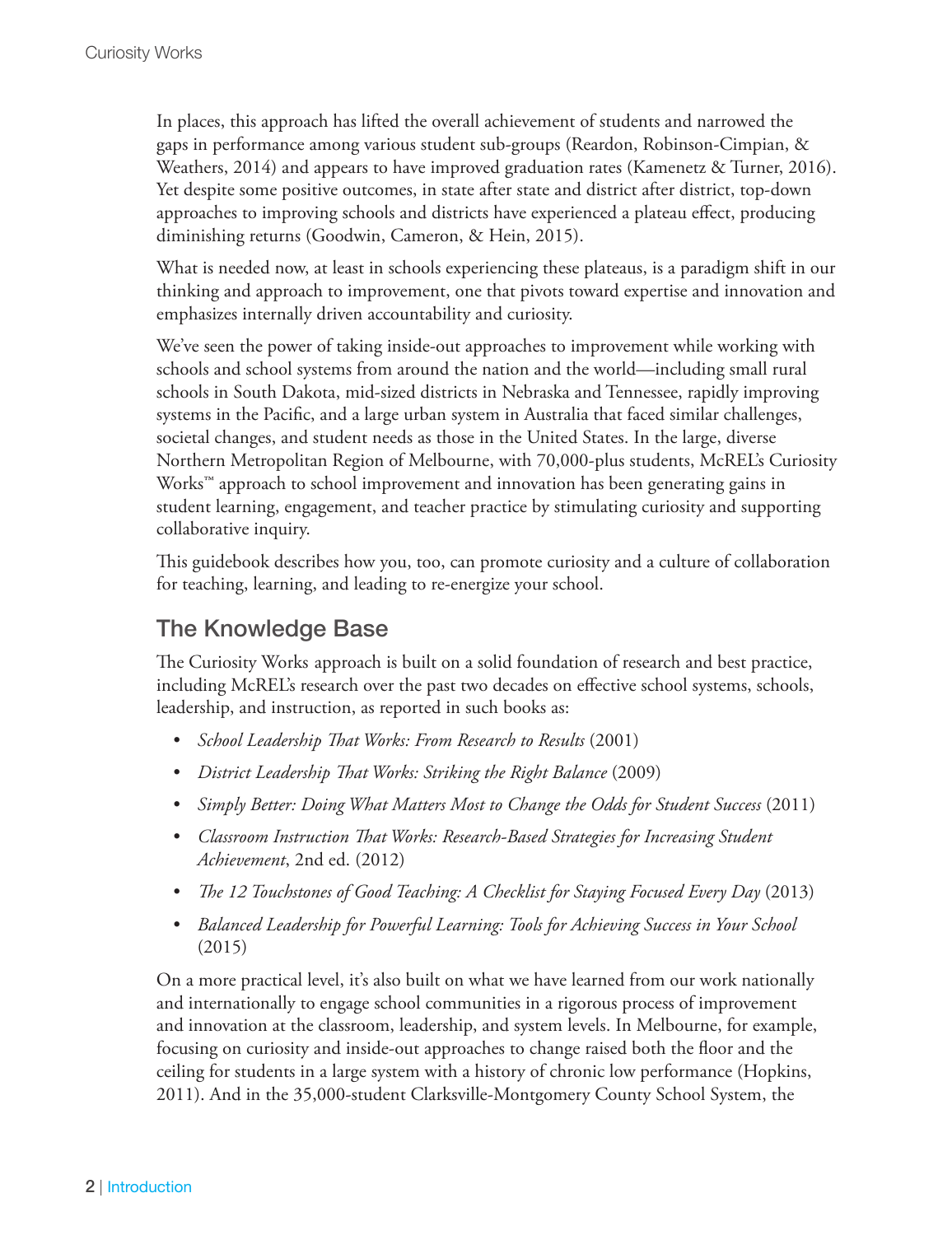"plain vanilla" reform of focusing on creating more consistency in teaching and student learning experiences resulted in the highest student growth rate of any district in Tennessee.

Students, as might be expected, were the first to notice changes in the practice of their teachers in Melbourne. Both during and following the initial four years of implementation of a Curiosity Works approach, annual student surveys regarding perceptions of teacher effectiveness showed that students in every grade level measured (grades 5–12) perceived their teachers' effectiveness to be increasing, rating their teachers at or better than the average for teachers across the state of Victoria.

At the heart of this book is what we believe to be a profound insight about school improvement and change gleaned from examining what happens when school systems worldwide transform, as well as how "high-reliability" organizations (HRO) in such fields as aviation and wildland fire-fighting strive to deliver perfect performance every day because lives depend on it. It's this: While local context often varies from school to school, the pathways to improvement—the things schools must do to move from low-performing to highperforming to innovative—look remarkably similar, following predictable stages of improvement that require different approaches to leadership and professional learning.

#### **What's an** *HRO***?**

A high-reliability organization (HRO) has routine procedures in place that reduce the chances of catastrophes, even in complex, high-risk businesses where accidents can be expected. Some common HRO principles that schools can use include monitoring and assessing everyday processes and outcomes; anticipating and remediating potential complications before they happen; training staff often on routines and best practices; and encouraging a resilient mindset when facing obstacles and change.

#### Changing from the Inside Out

This guidebook is not a one-size-fits-all approach to improvement, but a practical, researchbased road map to guide you on your journey. We have designed it to help school leadership teams make the pivot from top-down, *outside-in* improvement to school-owned (and even teacher-owned), *inside-out* innovation that's required as school teams move toward greater professional expertise and innovation.

We cannot make external accountability pressures go away—nor should we, as they often provide an initial spark to encourage better practice. But we can change how we *respond* to those pressures as school leaders and leadership teams. This guidebook is designed to help school leadership teams engage everyone in their schools in a different approach to improvement and innovation—one that taps into people's intrinsic motivation, including their natural curiosity to learn and innate desire to achieve what the  $20<sup>th</sup>$ -century American psychologist Abraham Maslow (1943) described as *self-actualization*. In our own research and experience, we've found this to be a more powerful, productive, and joyful approach to change in schools—one that can address near-term improvement needs (i.e., "quick wins") while at the same time creating the structures, dispositions, and skills needed to engage in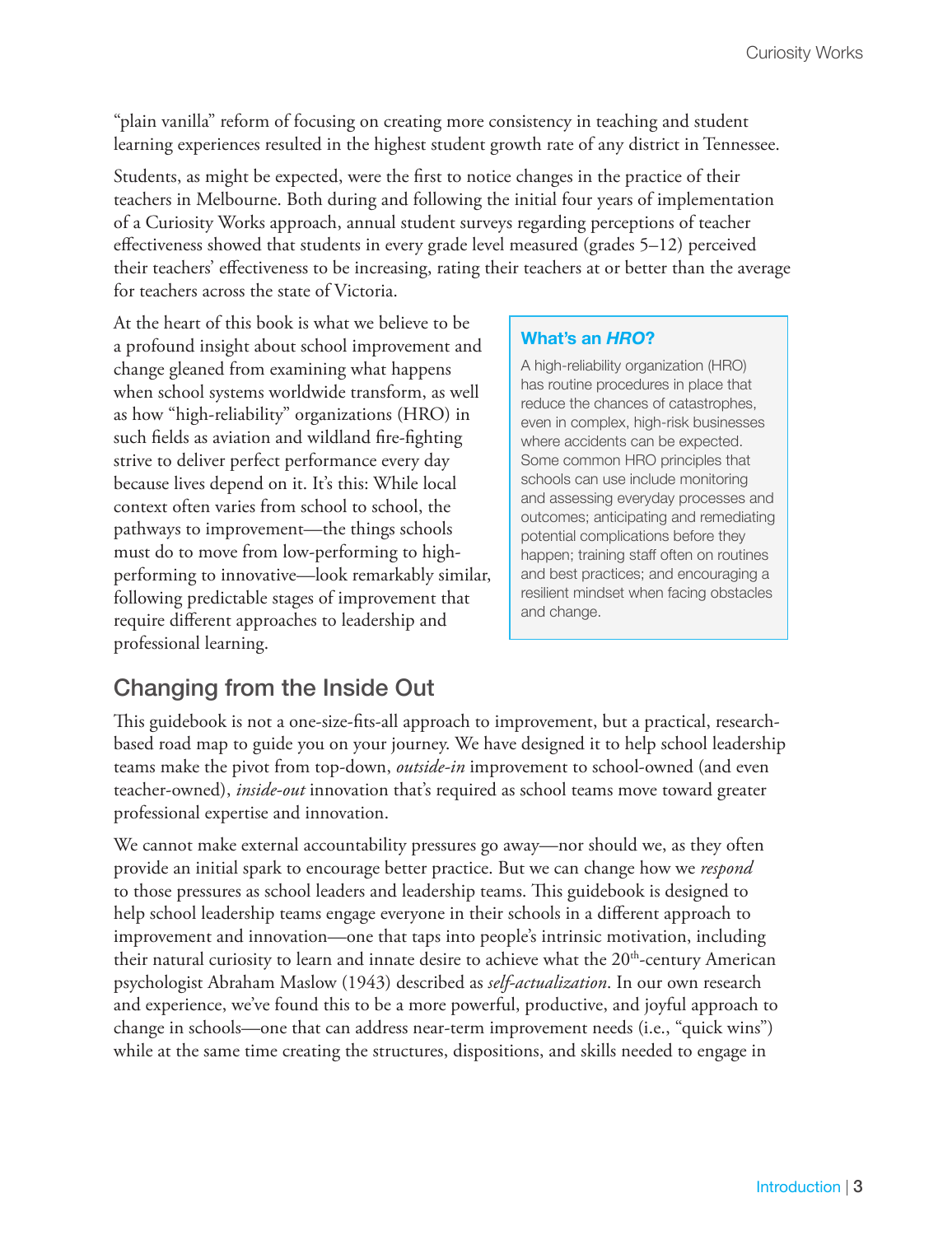game-changing, rapid-cycle innovation. The result? Schools where students are inspired by what may be the most powerful driver of learning: *curiosity*.

Briefly, an inside-out approach reflects these guiding principles:

- **1. Create shared moral purpose.** Instead of using a "because-I-said-so" rationale, we start with a deep conversation and reflection among stakeholders in a school about *why*, getting everyone on the same page and committing to shared purpose for education.
- **2. Start with motivation, engagement, and curiosity**. Rather than create a system that revolves around test scores and grades, we start with student *and teacher* motivation and engagement, tapping into the power of curiosity.
- **3. Build on bright spots**. Because the best answers often lie within "positive deviants" or "bright spots" in our current practices, we seek out these bright spots in classrooms and find ways to leverage what's already working more broadly and consistently.
- **4. Lead with questions**. Real solutions come from better insights, which means school leaders and teachers must ask powerful questions about teaching and learning to help everyone engage in root cause analysis and reflective learning.
- **5. Support change with peer coaching**. To truly change practice, we must engage in peer coaching. This means teachers working together in small teams to hone best practices identified from bright spots in the system. Or they may create their own bright spots through collaborative study and practice.
- **6. Adopt and** *adapt* **in rapid**

**cycles**. Because *threat* conditions are counterproductive, we instead need to create conditions that *challenge* and encourage people to "fail forward" in rapid improvement cycles that drive greater precision of teaching practice.

**7. Reframe the goal and fail** 

**forward**. What we measure is what gets done, so we must use more robust measures for student learning and success as we encourage people to "fail fast" and "fail forward"—using data to learn what's working and what's not to guide rapid-cycle improvement and innovation.

#### **What's a** *rapid improvement cycle***?**

An organization using a rapid improvement cycle identifies, implements, and measures changes to a process or system over the course of just a few days, weeks, or months, rather than waiting for an entire semester or school year to pass. Often, rapid improvement cycle efforts follow a Plan-Do-Study-Act format.

#### **What's** *failing forward***?**

Failing forward is a mindset of viewing struggles and failures not as summative events, but as an expected, natural part of the learning process. When students (and educators themselves) view failure as a formative moment, or an opportunity, they can then use the "failed" outcome to reflect on what happened, explore the lessons learned, and plan new pathways forward. A fail-forward attitude strengthens resiliency and perseverance when tackling challenges, and creates an environment in which students are comfortable taking academic risks and using feedback.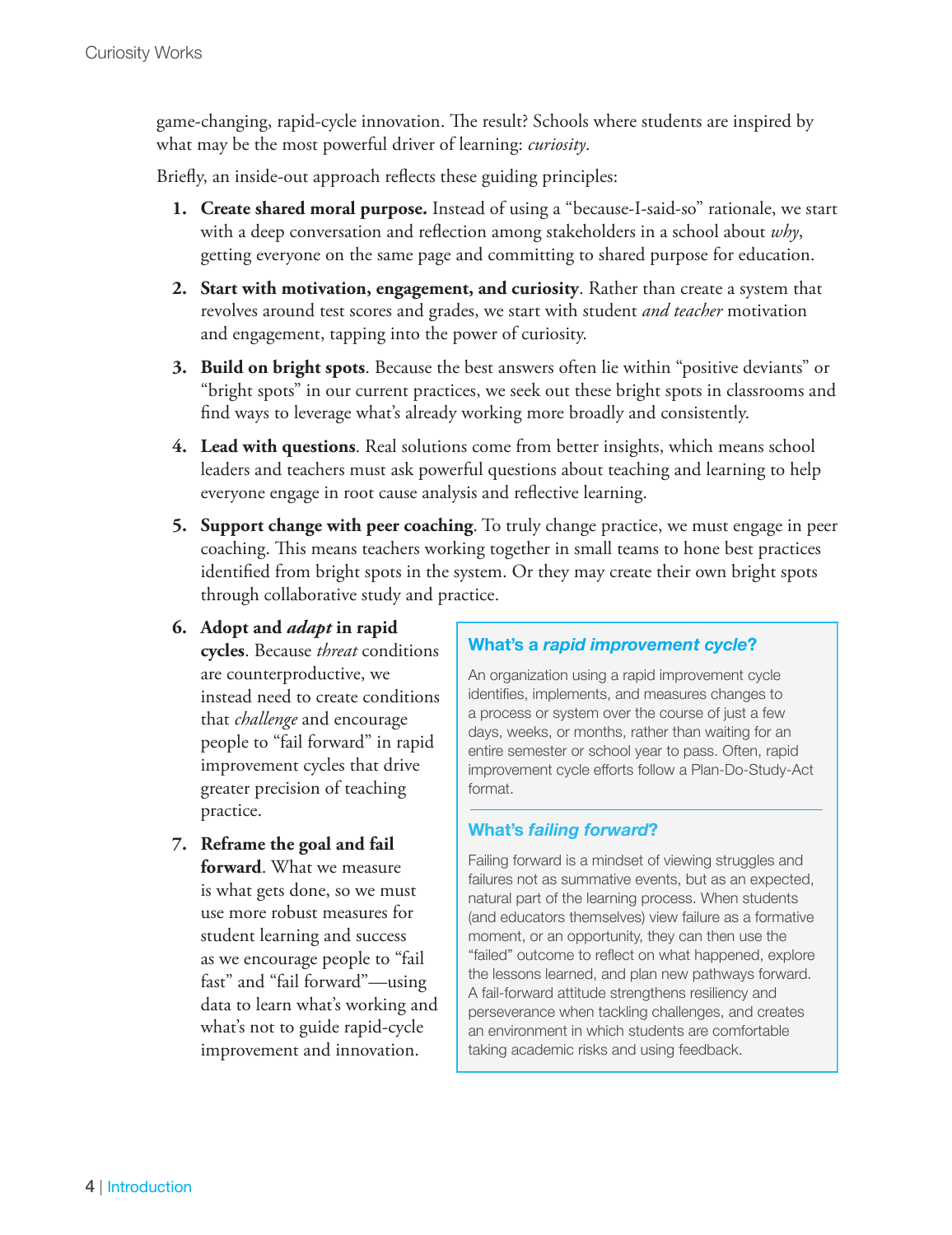#### Creating a Research and Innovation Team (RIT)

We've written this guidebook for school leadership (or instructional leadership) teams—something we'll refer to throughout as a *Research and Innovation Team* (RIT). The RIT should play a central role in your school's inside-out improvement and innovation journey. It will serve as the "research and development" group responsible for monitoring and supporting the day-today improvement and innovation work in your school.

The RIT should be an instrumental force in guiding every aspect of your journey: determining readiness, assessing and facilitating the conditions for change, establishing a focus, engaging in collaborative inquiry, and monitoring and supporting the development of a culture of inquiry.

#### The Importance of Shared Leadership

#### **A key assumption through this guidebook is that leadership is most effective when it's** *shared***.**

A growing body of research indicates that developing shared leadership leads to increased positive outcomes for individuals and teams. Although scholars first began writing about the concept of shared leadership in the 1950s, few empirical studies on the topic emerged in the literature until recently. These studies (Carson, Tesluck,

#### **Considerations for the Research and Innovation Team**

When building a school's RIT, it's important to bring together individuals who are willing to invest time and energy in improving the school—whether it's already a high-performing organization, or one in need of some significant changes. RITs often meet monthly at a minimum (we know of schools where they meet weekly) with a focus on examining data, current practices, and research about best practices, and planning for implementation and monitoring of strategies to support teaching and learning. Because school improvement is a continuous process, it's a good idea to have members serve for more than a year, and for membership to rotate so there are always experienced voices and new voices at the table.

In bringing the team together, it's also important to consider the staff perspectives represented. Select membership across grade levels, subjects, specialty areas, teacher experience, tenure in your school, etc. In addition, it's important to be sure your team brings an assets-oriented approach; the work of school improvement requires a belief that the students in your school can and will learn at high levels. This is important because ultimately, your RIT will be the "keepers of the flame" of your school's moral purpose, helping everyone connect what you're doing back to a deeper sense of purpose.

#### Four Key Reflection Questions for RIT Members:

- As RIT members, how do you maintain focus on your school as a whole, taking a systems perspective rather than focusing solely on your area of daily responsibility?
- When competing demands emerge, and energy for improvement and innovation subsides, how do you help staff stay focused on improving?
- What systems does the RIT have in place for reviewing progress toward goals?
- What information does the RIT collect about how individuals and teams are experiencing and managing change? How is this information collected?

& Marrone, 2007; Nicolaides et al., 2014; Pearce & Conger, 2003; Zhang, Waldman, & Wang, 2012) demonstrate positive relationships between shared leadership and increased team efficacy, effort, collaboration and coordination, innovative problem solving, satisfaction, citizenship behavior, and performance.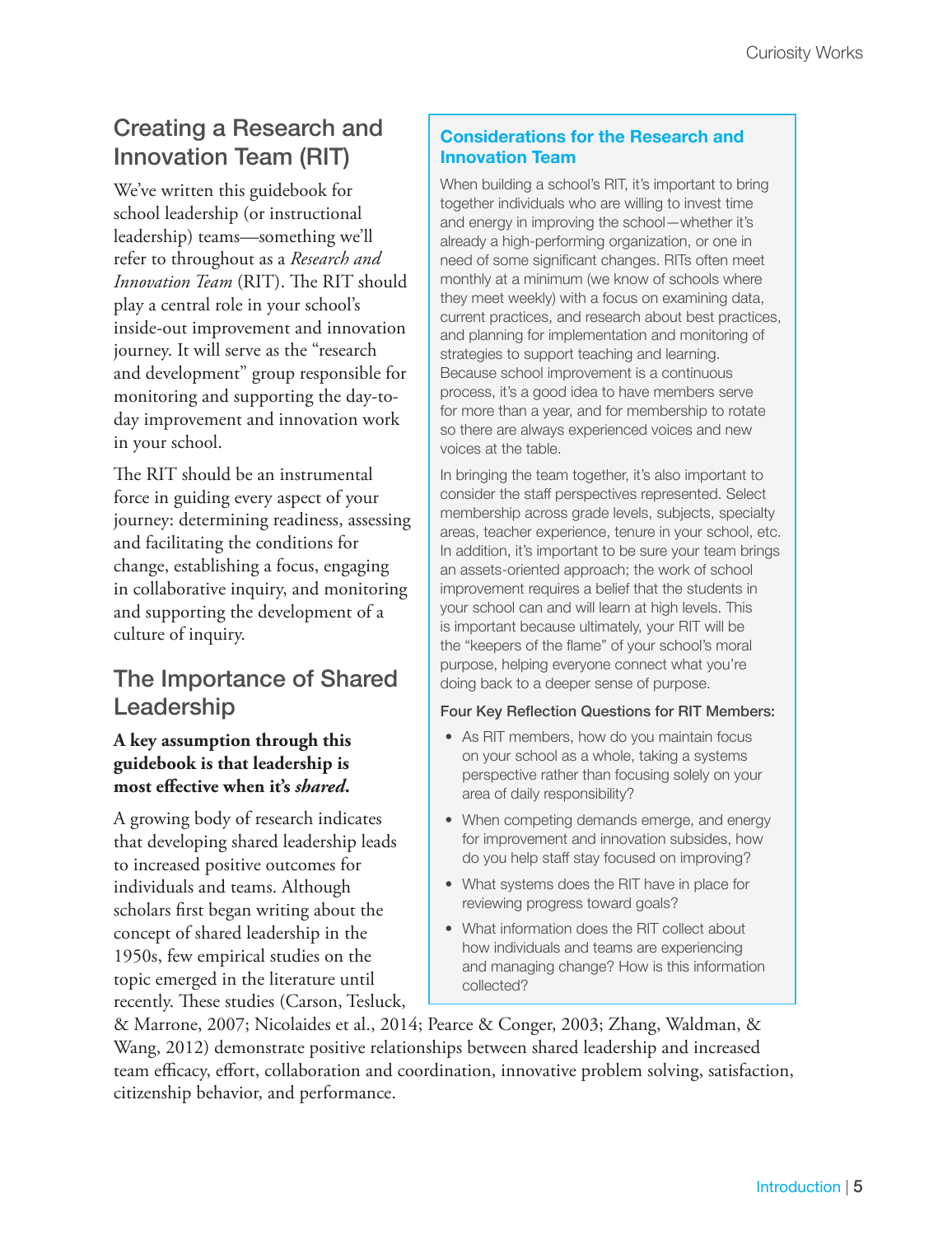

Figure 1. Implementation phases for an inquiry-driven culture of continuous improvement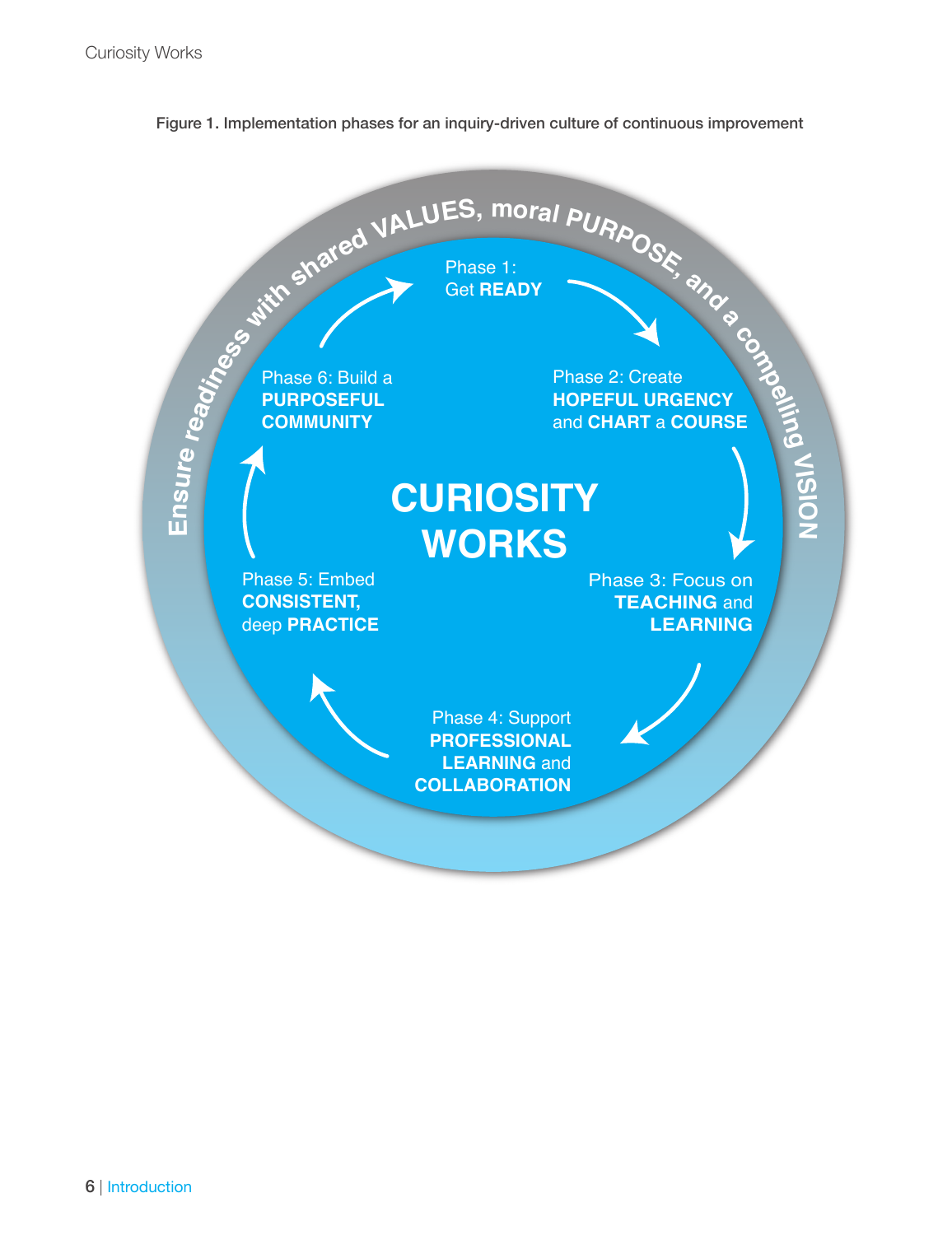#### Using this Guidebook

This guidebook translates the principles of inside-out change—as well as our extensive research on leadership development and school improvement—into a straightforward, six-phase process you can follow to support ongoing, inside-out innovation and an inquirydriven culture in your school (see Figure 1 on page 6).

We'll also help you build readiness by creating a purposeful community in your school, one guided by shared moral purpose and values.

We've arranged this guidebook to help you and your RIT guide your school through each phase of this journey, providing you with insights and tools to support you in this work.

To illustrate the phases of this journey, we've aggregated the experiences of real schools we've worked with into a semi-fictional narrative of one school's journey to innovation.

For the sake of simplicity, we've arranged the phases of development as a sequence, but you'll likely find that, in practice, the process of innovation is "messier" and less linear than a stepby-step process; you may find the need to revisit earlier stages or jump ahead to subsequent phases. That's OK. Indeed, innovative schools consistently report that while they often "beg, borrow, and steal" from others, in the end, they make the process their own, adapting what others have done to their own needs (Goodwin, 2017).

**Fair warning:** While targeting key leverage points will help you achieve "quick wins," the journey we outline in this guidebook is not a quick *fix*. We do not offer simple, onesize-fits-all tips and tricks for "fixing" your school in a matter of weeks, but rather, a more comprehensive, thoughtful approach to helping you create a long-term, inspiring vision for your school and chart a course for moving closer to that vision every day.

Don't expect that you and your school team will be able to progress through all six phases and 17 tools in a matter of days or a few weeks. It could take several months or more to work your way through the phases of development, and even then you won't be "done." You'll probably revisit sections of this guidebook from time to time during a continuous cycle of improvement and innovation. But we promise: The outcomes of the journey will be worth the investment. Your students will benefit from deeper, more engaging learning and your teachers will soon experience the rewards of working together to create more powerful and joyful learning in their classrooms.

So, are you ready to begin? Or maybe a little concerned about how this is going to work?

Don't worry, we're here to guide you along the way. Let's ease into our effort with the first installment in the story of the journey of our school, Stillbrook K–8 School.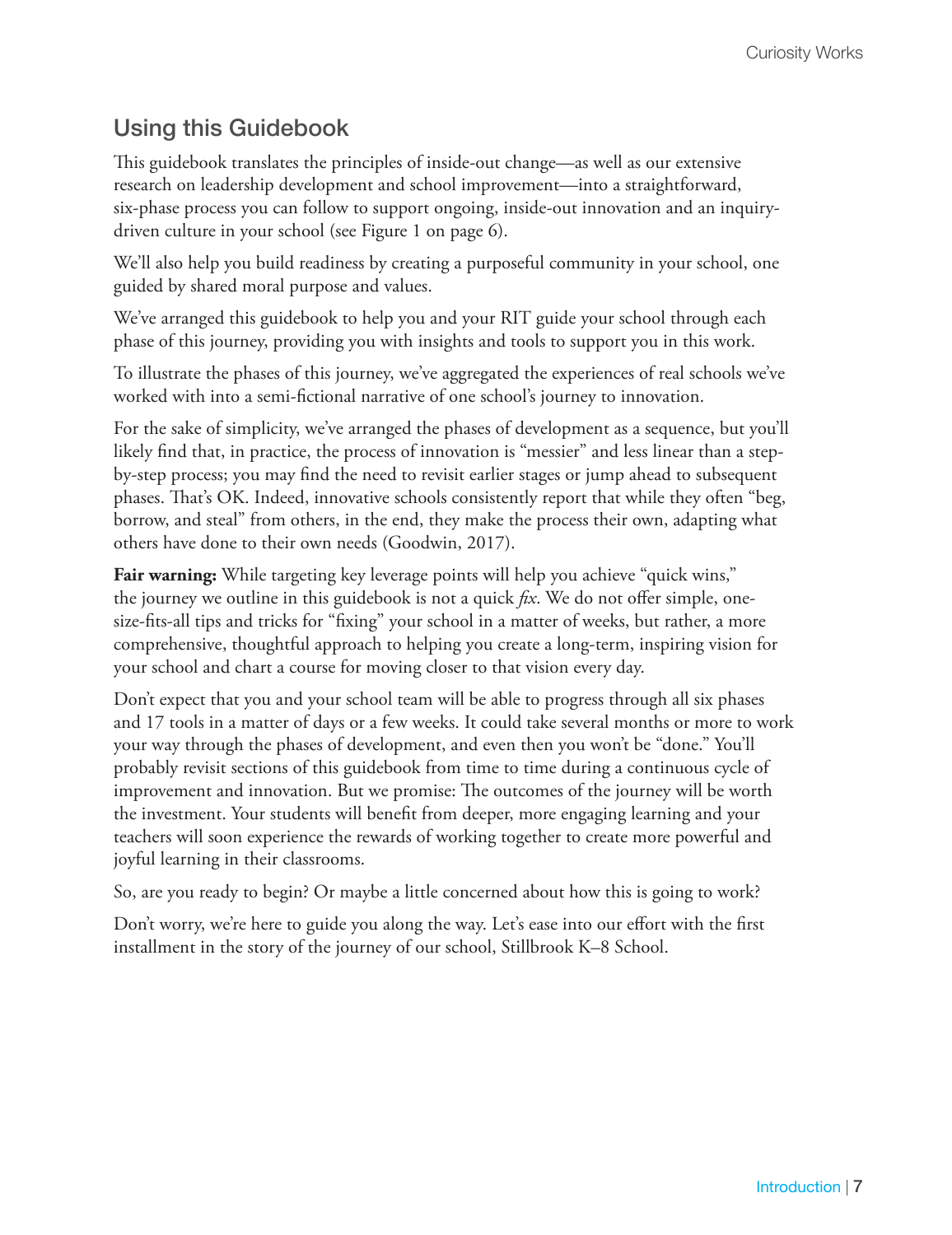### Phase 1: Get Ready

*What's our guiding purpose and how do we work together?*

#### Stuck in a Rut

It was late May, and the leadership team at Stillbrook K–8 School felt exhausted and defeated. For three years, their achievement data had flatlined and even declined in some areas—a frustrating outcome after three prior years of sustained progress during which the school had been lauded by state and district officials, and by glowing headlines in the local newspaper.

Now things felt bleak, even though everyone was working harder than before, especially members of the school's leadership team, who jocularly tried to shoo one another out of the building long after the school doors had closed. Recently, Oscar Blanco, the assistant principal, found the name badge of his principal, Janice Brown, in the mail room while working late one night and went to put it in her office. He startled a bit when he found her sitting at her desk. As he handed the name badge to her, he joked, "You might need to start wearing this at home if you don't start spending less time here and more time there."

"You, too," she replied. "And you've got young kids at home. You should go home to them."

At their next leadership meeting—the last one of the year, in early June—Janice looked at the faces of her leadership team as they chatted quietly before the meeting. They all looked tired. Student test results weren't back yet it would be a few more months before they saw them—but judging by the district interim assessments, it was likely they'd see similarly flat results, if not a bit worse, despite a year-long focus on close reading and argumentation in mathematics.

"So, I have a question for everyone. Why are you doing this?" she asked, immediately getting the team's attention. "*Education*, I mean. Why did you get into this profession?"

After a few moments, Tom Green, the outgoing and outdoorsy science teacher who also served as the middle school's instructional coach, answered first. "I guess I'm kind of a nerd who comes from a long line of educators. I love seeing light bulbs go on for kids when they finally grasp a concept. You know, that *aha moment*. It's priceless. I think that's what keeps me coming back year after year."

Belinda Gold, a veteran 4th-grade teacher and part-time coach for the elementary grade teachers, was known for being a "kooky serious" teacher, doing things like taking her students out to the school yard for a ritual burial of over-used words. "The fat paycheck, of course," she said to chuckles from the group. "Seriously, though, it's along the lines of what Tom said: I love young minds and the questions they ask. There's never a dull moment in teaching—if you do it right."

As usual, Oscar, quiet and introspective, went last. "I grew up a poor kid, so my parents ingrained in me the value of education as a ticket to a better life. That's why I got into education—to improve kids' life chances."

"Wow, can I have Oscar's answer?" Belinda said with a smile. "So, how about you, Janice?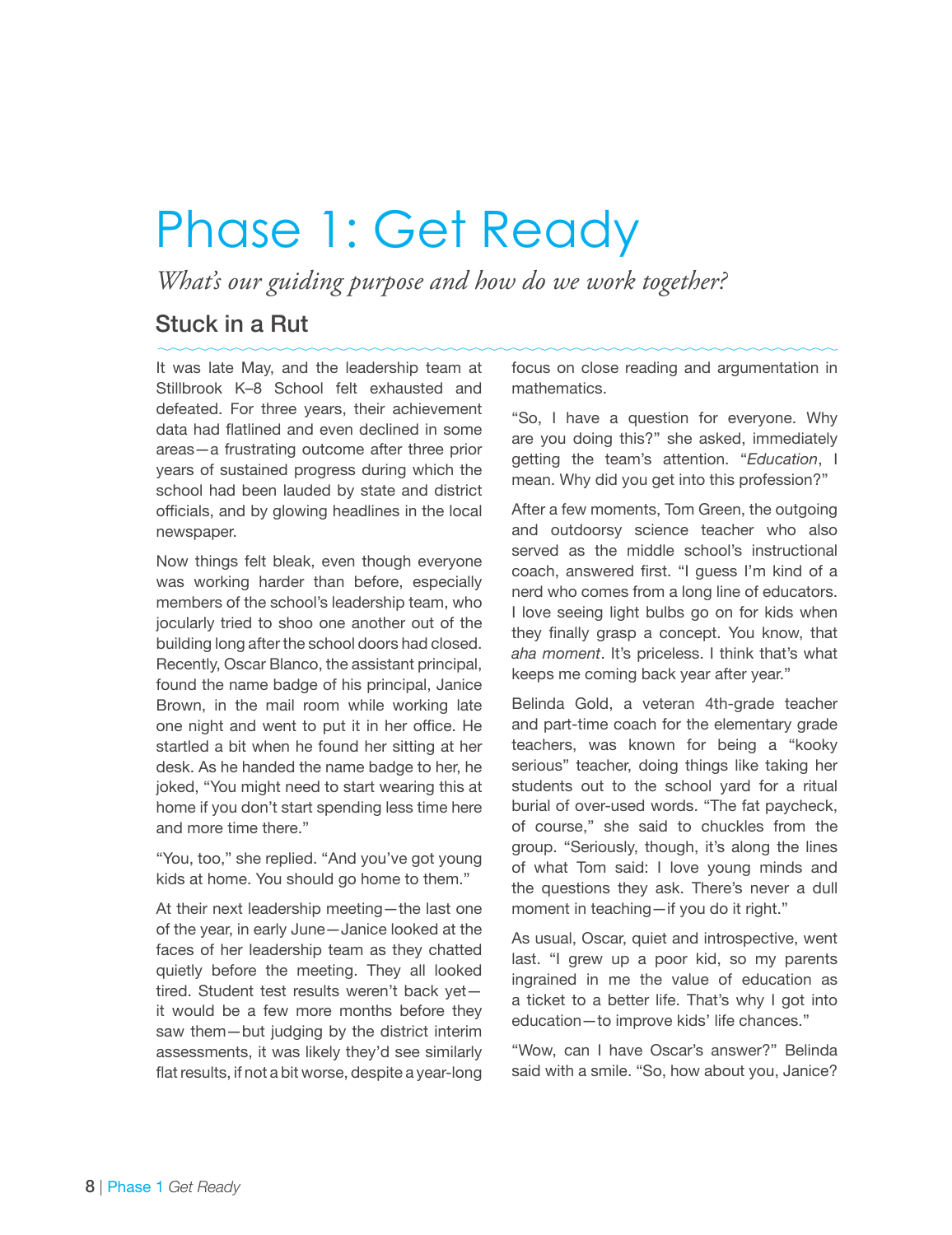Why are you doing this—killing yourself to be a principal?"

Janice Brown was serious to the core; there was nothing kooky about her. When she arrived at the school seven years earlier, she had established order and routines, like regular visits to classrooms and data team meetings. She carved funds out of the school budget to let Tom and Belinda serve as parttime instructional coaches. And she made teaching and learning THE discussion topic during staff meetings, while quietly counseling a few teachers out of the school and replacing them with better ones. For a few years, those changes worked. Teaching practices improved and test scores climbed. She was credited for turning around the school and seen as a rising star in the district. Then, inexplicably, Stillbrook K–8 School hit a plateau. Test scores went flat. Janice kept pressing harder, but to no avail.

In response to Belinda's question, she took off her glasses and rubbed her eyes. "To tell you the truth, I didn't like school much when I was a kid. We were a military family and moved around a lot, usually living off-base. So, I was in and out of a lot of schools. Kids can be cruel, especially to the new kid. And I was *always* the new kid. My self-esteem was pretty much in the toilet."

Everyone in the room was surprised, given the air of self-confidence Janice projected.

"In 10th grade, I had an amazing English teacher who took a shine to me. One day when I was walking out of class, she stopped me and said, 'You're going to be a leader someday.' I was floored. I'd never thought of myself that way. But it stuck with me. I studied business in college, thinking maybe I'd lead a company. But I kept coming back to how that one teacher had changed my life. I really don't remember what she taught me, but I remember how she made me *feel*. So, as a senior in college, I changed majors to education, hoping to change kids' lives the same way."

"Thanks for sharing that," Belinda said. "I never knew that about you. So, what made you ask about us?"

Janice looked around the room. "To confirm what I suspected: that we're all *driven* to do this work and deeply passionate about what we're doing. Which is why I don't understand something."

"What's that?" Belinda asked.

"Why are we all feeling this way . . . so *miserable?*"

The others were taken aback by the word *miserable* and protested a bit. Janice asked them how many times per week they experienced joy while at work. The room fell silent.

"That's what I thought. Look, maybe I've done that. I know I can be tough on you at times. But can you do me a favor? First, please come back here in August. Second, let's spend the summer catching up on our professional reading and imagining what kind of school we want to be and how to get there. What would it take to create a place that teachers and students love coming to? To be honest, I know we need to do *something* differently; we still have too many kids who aren't doing well. But frankly, and it's hard to admit this, I'm out of ideas for what to do. I need your help."

As everyone filed out of the room, Oscar turned to Janice. "You're a good leader, Dr. Brown. The best I've ever had. Take a look at what you just did there: You connected us all back to what's important to us. That's *leadership*. So, don't worry. We'll figure this out together."

"Thanks, Oscar," Janice replied. "And maybe this summer, you can do me a favor."

#### "What's that?"

"When you have a spare moment, maybe you can think about what *that*"—she pointed at the school's mission statement poster on the wall—"should say."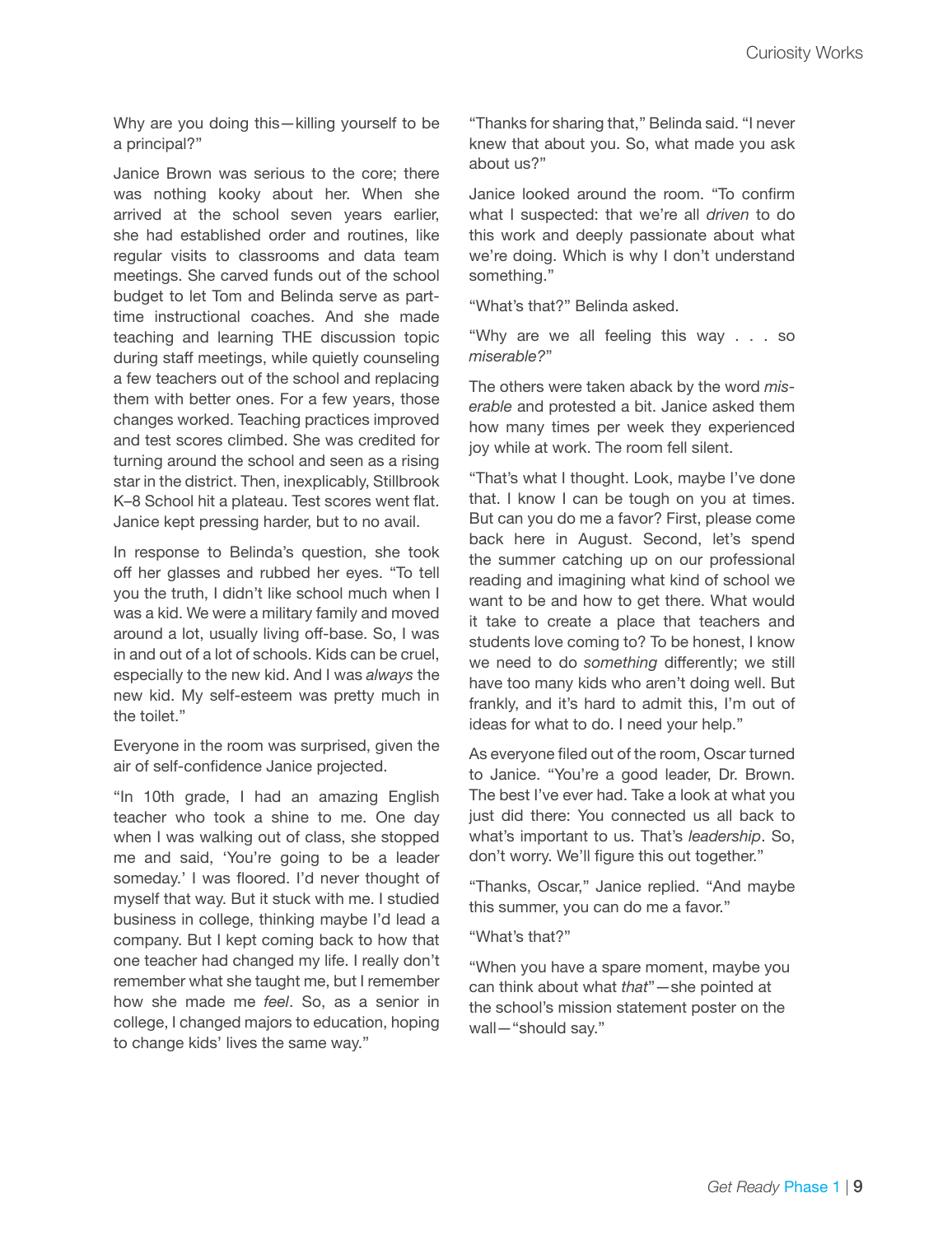Oscar shot a glance at the poster with the current mission statement:

*Stillbrook K–8 School seeks to create a challenging learning environment with high expectations for all students that fosters academic excellence through developmentally appropriate instruction that allows for individual differences and learning styles. Stillbrook promotes a safe, orderly, caring, and supportive environment that fosters each student's self-esteem through positive relationships with students and staff. We strive to actively engage our parents, teachers, and community members in our students' learning.*

"I've read that mission statement a hundred times or more, but as I look at it again, I'm not sure what it really says—and I was on the committee that wrote it," she confessed. "There's nothing particularly *wrong* with it, but there's nothing particularly *inspiring* about it either."

"Oh, is that what it's supposed to do? Inspire us?" Oscar asked with a smile.

"Ideally, yes," she replied. "But for now, it would be *ideal* if you'd go home to your family."

#### Committing to Shared Values

In our research on high-performing schools, McREL has found that school organizational culture is the "secret sauce" of school performance—it's what makes change possible for some schools and impossible for others (Goodwin, 2011). Basically, every organization has a set of rules—often unspoken—by which it operates.

High-performing schools, for example, embrace collegiality, open dialogue, and honest, reflective examination of their data. In this spirit of "kaizen," the Japanese business philosophy of continuous improvement, every system defect that is identified is viewed as a treasure pointing toward opportunities to improve practice.

Dysfunctional, low-performing schools, on the other hand, tend to view data more as a *window* (showing them what others are doing wrong or must do) than as a *mirror* (showing what they must do *themselves* to get better).

We'll return to this idea about data, but our point here is that all schools have written and unwritten rules that guide their behaviors. Like mission statements, values can be bland pronouncements that fail to specify what truly distinguishes a school's culture. They can be wishful thinking included in a wall poster that doesn't reflect how people *really* behave. Moreover, a school's *real* values may remain tacit or unspoken, yet plainly evident in the choices people make in a school—for example, when more desirable teaching assignments, like honors classes or teacher leadership positions, are doled out on the basis of seniority instead of merit. Such behaviors suggest that the school leaders place adults' desires above students' needs—hardly a value any school would state explicitly in a poster hanging on the wall.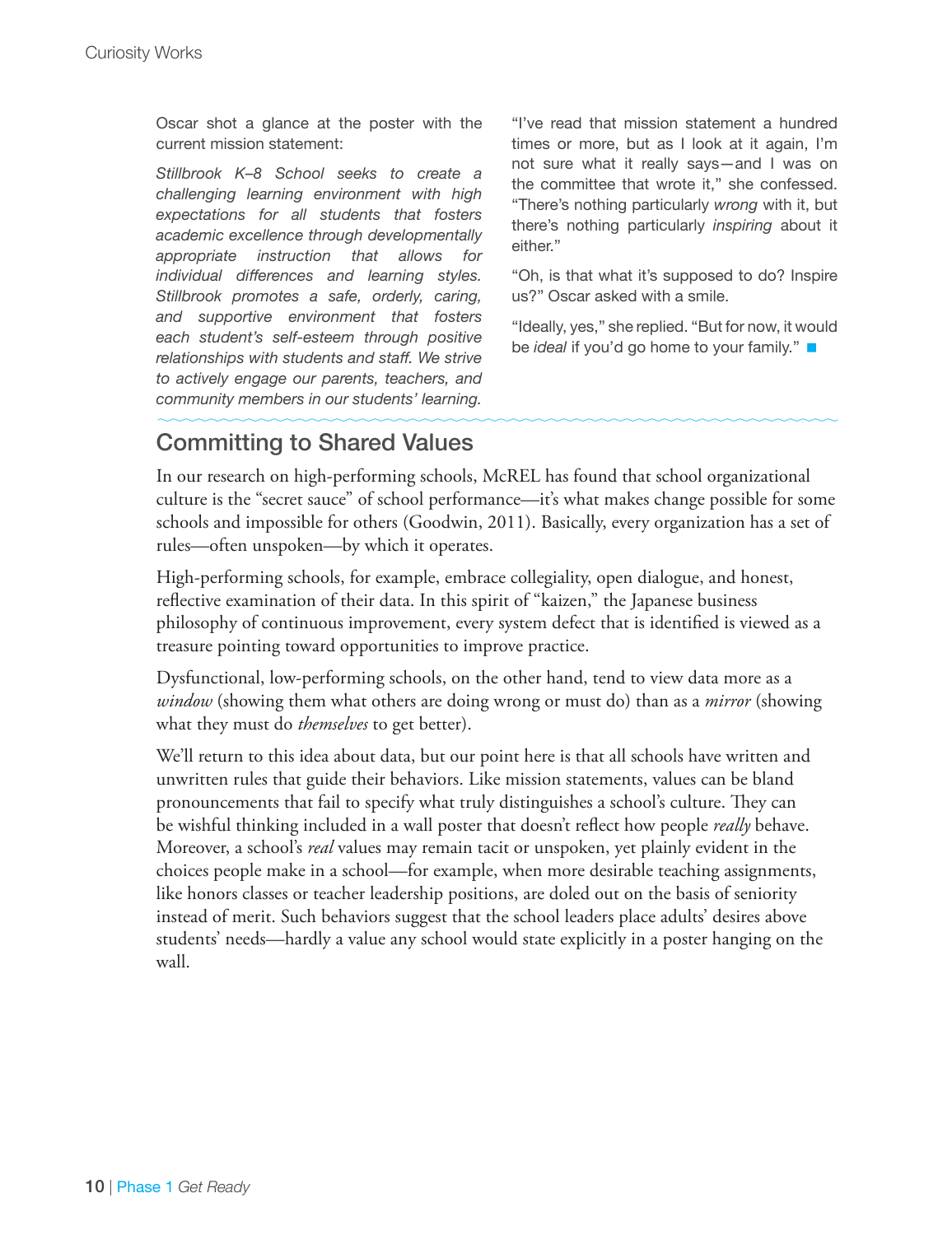As your school engages in the work of improvement and innovation, it's important to clarify the core values that drive your work. Patrick Lencioni (2002), a CEO, author, and consultant in leadership and management, offers a helpful way to think about four types of values:

*• Core* values—two or three traits that truly define an organization.

*We hold ourselves and each other to high standards for teaching and learning.*

*We believe all of our students can go to college.*

• *Aspirational* values—traits that don't yet define the organization but everyone agrees are necessary, such as innovation or collegiality.

*We adopt and adapt in rapid cycles in order to provide students with the instruction they need, when they need it.*

*We are innovative in our curriculum development and delivery.*

*• Accidental* values—unwritten (and often counterproductive) rules that reflect how people act or treat one another.

*We believe more experienced teachers have the best ideas (a counterproductive accidental value).*

*We actively work to make sure everyone has a voice in decision making (a productive accidental value).*

• *Permission-to-play* values—behaviors that are important but don't necessarily define an organization, such as treating others with dignity and respect.

*We only hire teachers who believe ALL kids can learn. There is no place in our school for a teacher who thinks some kids can't learn.*

*We view differences as opportunities for everyone to learn, not as something that needs to be changed.*

An organization's list of values ought to answer these critical questions:

- How do we behave, especially when no one is looking?
- What behaviors have we cultivated over time that distinguish us from other schools?
- What do we value so much we're willing to make sacrifices for it?

This last question is an important one, because ultimately, your organizational values should attract the right people and repel the wrong ones. For example, if you include "collegiality" and "lifelong learning" in your list of values, you should be willing to tell people who don't reflect those values they don't fit with your culture and need to change their behavior or seek a position elsewhere.

The tool on the following page will help you review your current values and/or identify new ones.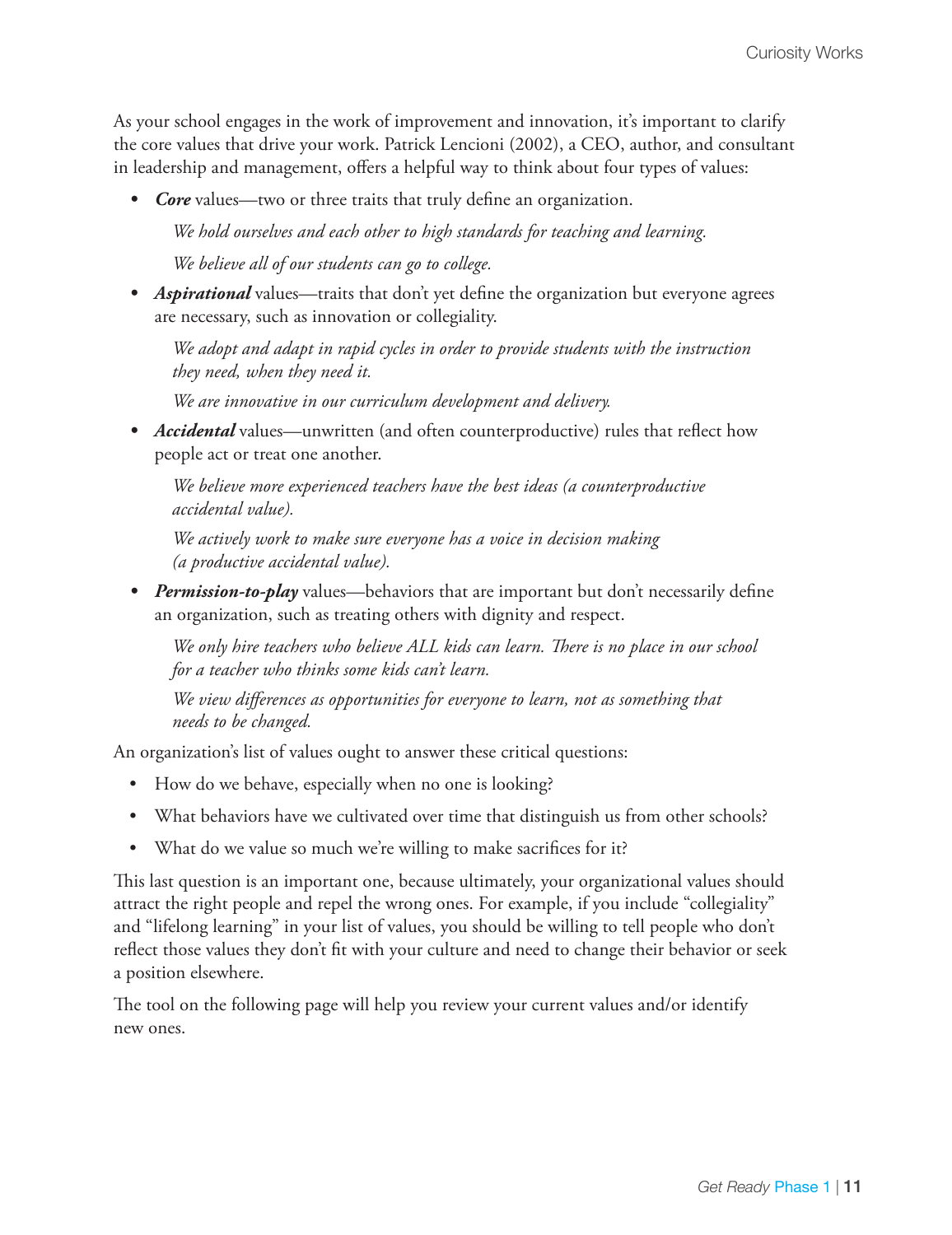#### Tool #1: Identifying shared values

This tool will help you articulate your school's core values by focusing on the traits you recognize in teachers and school staff you consider to be exceptional—those people who consistently perform at a high level and maintain a positive attitude, both when things are going smoothly *and* when there are bumps in the road.

Ask each member of your team to complete steps 1 and 2 individually.

1. Using the shared values diagram in Figure 2, identify your school's "stars" in terms of attitude and performance (the upper-right box).



#### Figure 2. Shared values diagram

2. List the behaviors and dispositions that make these people special.